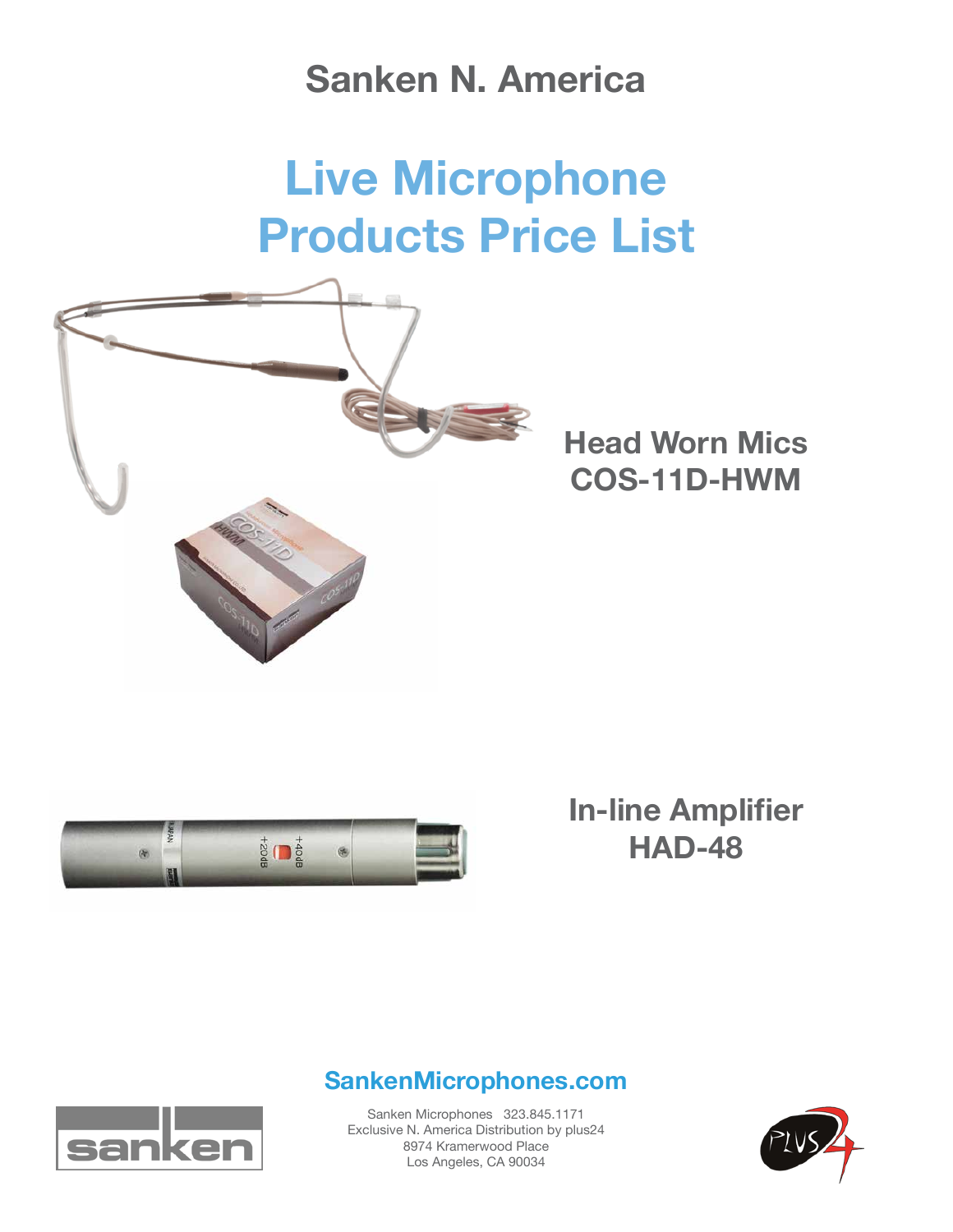

### List Pricing Sanken Head Worn Mics (HWM)



#### MAR 2022

Web: **SankenMicrophones.com** 

| <b>MODEL</b> | COLOR<br><b>CHOICES</b> | <b>DESCRIPTION</b> | <b>LIST/MAP</b> |
|--------------|-------------------------|--------------------|-----------------|
|--------------|-------------------------|--------------------|-----------------|

#### **COS-11D-HWM Dual Earframe Head Worn Omni-Directional Miniature Electret Lavalier Microphone**

• Lightweight and Flexible Stainless Steel frame • Ultra miniature

- Interchangeable for Right or Left Side use Unique diaphragm design
- Same Mic used in feature films and television production now available as a head worn
- 50Hz-20,000Hz with 136dB maximum SPL Natural response and almost perfect omni pattern
- Strong immunity to RFI Available in Beige or Cocoa color

#### *NOTE: TRANSMITTER MAKE AND MODEL ARE REQUIRED WHEN ORDERING TA OR LEMO TO ENSURE CORRECT TERMINATION*

| COS-11D-HWM-PT-                | BE.CC  | Dual Ear Frame Head Worn Lavalier Microphone (BE) Beige, (CC)<br>Cocoa                                            | S | 695.00 |
|--------------------------------|--------|-------------------------------------------------------------------------------------------------------------------|---|--------|
| COS-11D-HWM-TA5<br>(or $TA4$ ) | BE, CC | Dual Ear Frame Head Worn Lavalier Microphone Terminated with TA-<br>5 (or TA-4) Connector, (BE) Beige, (CC) Cocoa | S | 745.00 |
| COS-11D-HWM-TRS-               | BE.CC  | Dual Ear Frame Head Worn Lavalier Microphone Terminated with<br>2.1mm TRS Connector, (BE) Beige, (CC) Cocoa       | S | 745.00 |
| COS-11D-HWM-Lmo-               | BE.CC  | Dual Ear Frame Head Worn Lavalier Microphone Terminated with<br>Lemo Connector, (BE) Beige, (CC) Cocoa            |   | 795.00 |

Above models includes these accessories:

**Urethane Windscreen** (BE) Beige or (CC) Cocoa **• HWM Template box • Spare Wire Clips** 1 Small, 1 Large



plus24 • Plus24.net • +1 323 845-1171 • sales@plus24.net • SankenMicrophones.com